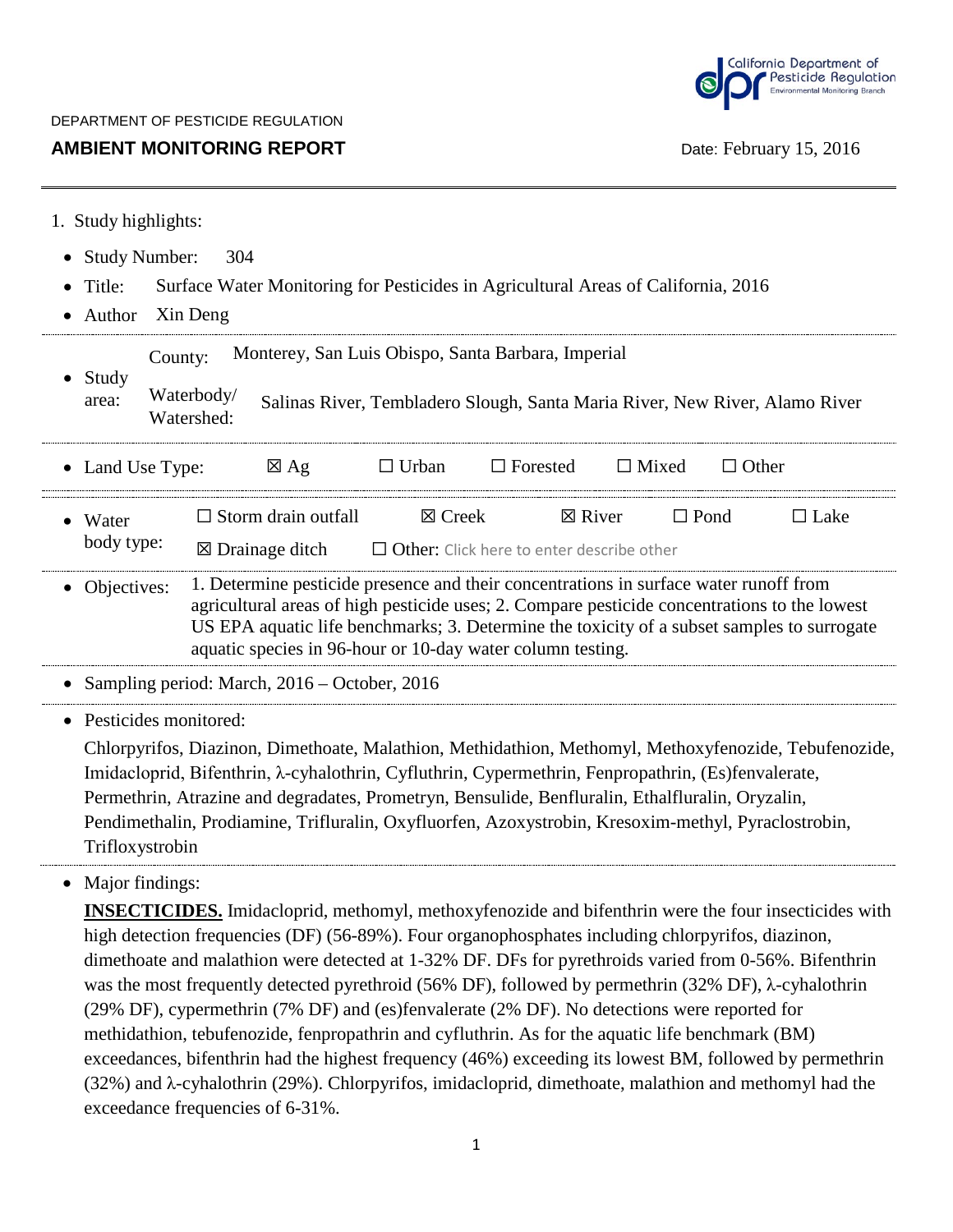**HERBICIDES AND FUNGICIDES.** The herbicides and fungicides with the highest DF were bensulide (67%) and prometryn (50%), followed by oxyfluorfen (41%), atrazine (29%), azoxystrobin (27%), pendimethalin (19%), pyraclostrobin (14%), trifluralin (11%), trifloxystrobin (5%) and benfluralin (3%). No detections were reported for the rest of the herbicides and fungicides. Atrazine, prometryn and oxyfluorfen were the three herbicides that had BM exceedances at 8, 10 and 29%, respectively.

**TOXICITY.** Two water samples collected at SM\_Orcutt on May 17 and September 13, 2016 were tested for toxicity by UC Davis Granite Canyon Marine Pollution Laboratory.

The sample collected on May 17 was tested for 96-hour toxicity with the amphipod *Hyalella azteca* and for 10-day toxicity with the midge *Chironomus dilutus*. No effects on survival were observed in the *H. azteca* test but 92% mortality and significant reduction of growth were observed in the *C. dilutus* test. Four pesticides (imidacloprid, azoxystrobin, oxyfluorfen and prometryn) were detected in the sample and imidacloprid was the only insecticide that was found with a concentration (1.01 µg/L) close to its lowest aquatic life benchmark (1.05 µg/L). Based on the analytical and toxicological results, imidacloprid likely contributed most to the toxicity.

The sample collected on September 13 was tested for 96-hour toxicity with *H. azteca*, *C. dilutus* and *Ceriodaphnia dubia*. No effects on survival were observed in the *H. azteca* test but 100% and 28% mortalities were observed in the *C. dilutus* and *C. dubia* tests, respectively. Five pesticides (imidacloprid, malathion, azoxystrobin, oxyfluorfen and prometryn) were detected in the sample. Imidacloprid and malathion were the two insecticides detected with concentrations exceeding or approaching their lowest aquatic life benchmarks. Based on the analytical and toxicological results, imidacloprid and malathion likely contributed most to the toxicity.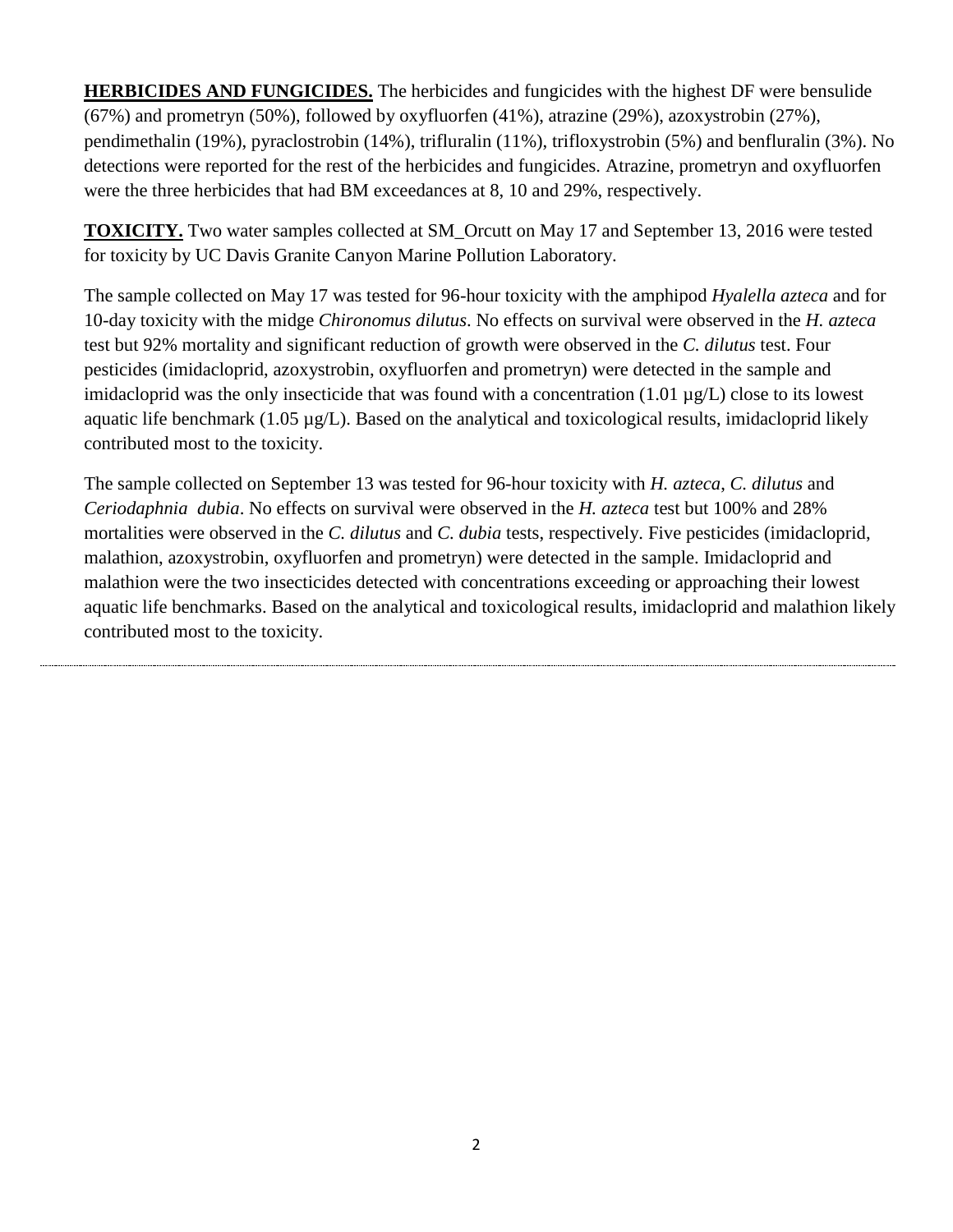## 2. Pesticide detection frequency

Table 1. Pesticides detected in water. Complete data set in Appendix.

| <b>Pesticide</b>                                                                                                  | <b>Number</b><br>οf<br>samples | <b>Number of</b><br>detections | Reporting<br>Limit<br>$(\mu g/L)$ | <b>Detection</b><br>frequency<br>(%) | <b>Lowest USEPA</b><br>benchmark (BM)<br>$(\mu g/L)^*$ |            | Number of<br>BM<br>exceedances | <b>BM</b><br>exceedance<br>frequency<br>$(\%)$ |
|-------------------------------------------------------------------------------------------------------------------|--------------------------------|--------------------------------|-----------------------------------|--------------------------------------|--------------------------------------------------------|------------|--------------------------------|------------------------------------------------|
| Chlorpyrifos                                                                                                      | 54                             | 7                              | 0.01                              | 13                                   | 0.04                                                   | IC         | 3                              | 6                                              |
| Diazinon                                                                                                          | 18                             | $\overline{2}$                 | 0.01                              | 11                                   | 0.105                                                  | IA         | $\overline{0}$                 | $\overline{0}$                                 |
| Dimethoate                                                                                                        | 54                             | 17                             | 0.04                              | 32                                   | 0.5                                                    | IC         | 5                              | 9                                              |
| Malathion                                                                                                         | 54                             | 11                             | 0.02                              | 20                                   | 0.035                                                  | IC         | 8                              | 15                                             |
| Methidathion                                                                                                      | 54                             | $\overline{0}$                 | 0.05                              | $\overline{0}$                       | 0.66                                                   | IC         | $\overline{0}$                 | $\overline{0}$                                 |
| Methomyl                                                                                                          | 26                             | 17                             | 0.05                              | 65                                   | 0.7                                                    | IC         | 8                              | 31                                             |
| Methoxyfenozide                                                                                                   | 16                             | 12                             | 0.05                              | 75                                   | 6.3                                                    | IC         | $\overline{0}$                 | $\overline{0}$                                 |
| Tebufenozide                                                                                                      | 16                             | $\theta$                       | 0.05                              | $\overline{0}$                       | 4.3                                                    | IC         | $\theta$                       | $\overline{0}$                                 |
| Imidacloprid                                                                                                      | 54                             | 48                             | 0.05                              | 89                                   | 1.05                                                   | IC         | $\overline{4}$                 | 7                                              |
| <b>Bifenthrin</b>                                                                                                 | 41                             | 23                             | 0.001                             | 56                                   | 0.0013                                                 | IC         | 19                             | 46                                             |
| $\lambda$ -cyhalothrin                                                                                            | 41                             | 12                             | 0.002                             | 29                                   | 0.002                                                  | IC         | 12                             | 29                                             |
| Cyfluthrin                                                                                                        | 41                             | $\theta$                       | 0.002                             | $\overline{0}$                       | 0.0074                                                 | IC         | $\mathbf{0}$                   | $\mathbf{0}$                                   |
| Cypermethrin                                                                                                      | 41                             | 3                              | 0.005                             | $\overline{7}$                       | 0.069                                                  | IC         | $\overline{0}$                 | $\overline{0}$                                 |
| (Es)fenvalerate                                                                                                   | 41                             | 1                              | 0.005                             | $\overline{2}$                       | 0.017                                                  | IC         | $\theta$                       | $\overline{0}$                                 |
| Fenpropathrin                                                                                                     | 37                             | $\theta$                       | 0.005                             | $\overline{0}$                       | 0.064                                                  | IC         | $\theta$                       | $\theta$                                       |
| Permethrin                                                                                                        | 41                             | 13                             | 0.002                             | 32                                   | 0.0014                                                 | IC         | 13                             | 32                                             |
| Atrazine                                                                                                          | 14                             | 4                              | 0.05                              | 29                                   | 0.001                                                  | <b>VA</b>  | $\overline{4}$                 | 29                                             |
| <b>ACET</b>                                                                                                       | 14                             | $\overline{0}$                 | 0.05                              | $\overline{0}$                       | na                                                     |            | na                             | na                                             |
| <b>DACT</b>                                                                                                       | 14                             | $\overline{0}$                 | 0.05                              | $\overline{0}$                       | na                                                     |            | na                             | na                                             |
| <b>DEA</b>                                                                                                        | 14                             | $\overline{0}$                 | 0.05                              | $\overline{0}$                       | na                                                     |            | na                             | na                                             |
| Prometryn                                                                                                         | 10                             | 5                              | 0.05                              | 50                                   | 1.04                                                   | <b>NVA</b> | 1                              | 10                                             |
| Bensulide                                                                                                         | 54                             | 36                             | 0.04                              | 67                                   | 290                                                    | IA         | $\overline{0}$                 | $\overline{0}$                                 |
| Benfluralin                                                                                                       | 37                             | $\mathbf{1}$                   | 0.05                              | 3                                    | 1.9                                                    | FA         | $\theta$                       | $\mathbf{0}$                                   |
| Ethalfluralin                                                                                                     | 37                             | $\overline{0}$                 | 0.05                              | $\boldsymbol{0}$                     | 0.4                                                    | FC         | $\overline{0}$                 | $\overline{0}$                                 |
| Oryzalin                                                                                                          | 33                             | $\boldsymbol{0}$               | 0.05                              | $\boldsymbol{0}$                     | 15.4                                                   | VA         | $\boldsymbol{0}$               | $\theta$                                       |
| Pendimethalin                                                                                                     | 37                             | 7                              | 0.05                              | 19                                   | 5.2                                                    | <b>NVA</b> | $\overline{0}$                 | $\overline{0}$                                 |
| Prodiamine                                                                                                        | 37                             | $\overline{0}$                 | 0.05                              | $\overline{0}$                       | 1.5                                                    | IC         | $\overline{0}$                 | $\mathbf{0}$                                   |
| Trifluralin                                                                                                       | 37                             | $\overline{4}$                 | 0.05                              | 11                                   | 1.14                                                   | ${\rm FC}$ | $\overline{0}$                 | $\mathbf{0}$                                   |
| Oxyfluorfen                                                                                                       | 37                             | 15                             | 0.05                              | 41                                   | 0.29                                                   | <b>NVA</b> | 3                              | 8                                              |
| Azoxystrobin                                                                                                      | 22                             | 6                              | 0.05                              | 27                                   | 44                                                     | IC         | $\overline{0}$                 | $\boldsymbol{0}$                               |
| Kresoxim-methyl                                                                                                   | 22                             | $\boldsymbol{0}$               | 0.05                              | $\boldsymbol{0}$                     | 55                                                     | IC         | $\overline{0}$                 | $\boldsymbol{0}$                               |
| Pyraclostrobin                                                                                                    | 22                             | 3                              | 0.05                              | 14                                   | 1.5                                                    | <b>NVA</b> | $\overline{0}$                 | $\overline{0}$                                 |
| Trifloxystrobin                                                                                                   | 22                             | 1                              | 0.05                              | 5                                    | 2.76                                                   | IC         | $\overline{0}$                 | $\mathbf{0}$                                   |
| *FA, fish acute; FC, fish chronic; IA, invertebrate acute; IC, invertebrate chronic; NVA, non-vascular acute; VA, |                                |                                |                                   |                                      |                                                        |            |                                |                                                |

vascular acute; na, value not available.